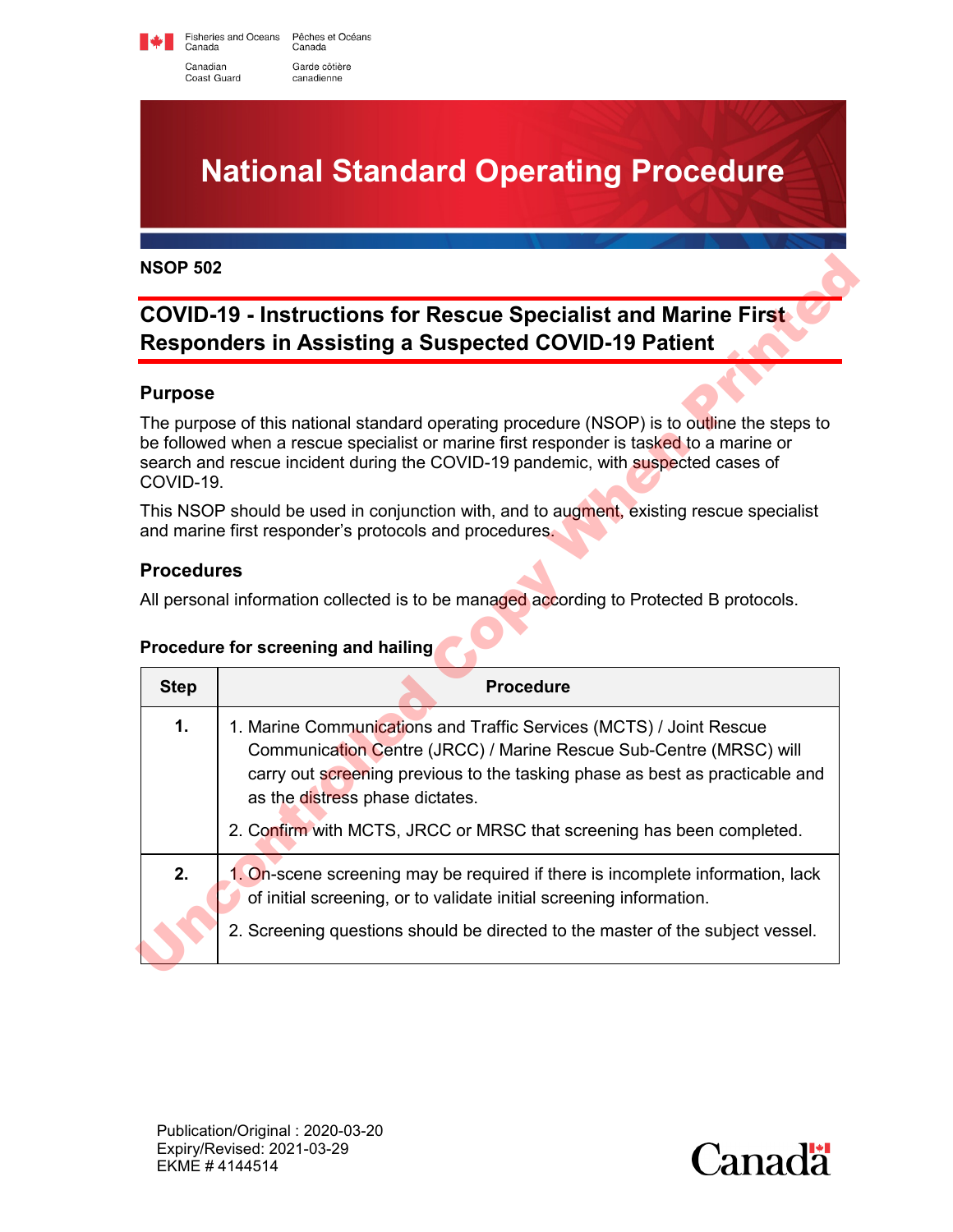$\overline{a}$ 

| <b>Step</b> | <b>Procedure</b>                                                                                                                                                                                                                                                                                                                                                                                                                                                                                                                                                                                                     |
|-------------|----------------------------------------------------------------------------------------------------------------------------------------------------------------------------------------------------------------------------------------------------------------------------------------------------------------------------------------------------------------------------------------------------------------------------------------------------------------------------------------------------------------------------------------------------------------------------------------------------------------------|
| 3.          | 1. Screening questions:                                                                                                                                                                                                                                                                                                                                                                                                                                                                                                                                                                                              |
|             | 1.1. What are the concerning signs or symptoms? Do they fall within known<br>COVID-19 symptoms <sup>1</sup> ?                                                                                                                                                                                                                                                                                                                                                                                                                                                                                                        |
|             | New or worsening cough<br>٠<br>Shortness of breath or difficulty breathing<br>$\bullet$<br>Temperature equal to or over 37.5 °C<br>Feeling feverish<br>Chills<br>Fatigue or weakness<br>٠<br>Muscle or body aches<br>New loss of smell or taste<br>Headache (new, persistent, unexplained, unusual or long-lasting)<br>(not related to other known causes or conditions)<br>Gastrointestinal symptoms (abdominal pain, diarrhea, vomiting)<br>Feeling very unwell<br>(Children tend to have abdominal symptoms and skin changes or rashes.<br>Symptoms may take up to 14 days to appear after exposure to COVID-19.) |
|             | 1.2. Has the patient travelled from or transited through a location with<br>confirmed COVID-19 in the past 14 days?<br>1.3. Has the patient been in close contact (respiratory fluids contact<br>possible) with a suspected case of COVID-19 or close contact with<br>someone who has travelled from or transited through a location with<br>confirmed COVID-19 in the past 14 days?                                                                                                                                                                                                                                 |
| 4.          | Conduct radio medical as per existing procedures.                                                                                                                                                                                                                                                                                                                                                                                                                                                                                                                                                                    |
| 5.          | 1. Answers from these questions must be logged and reported to the local<br>telemedical assistance services (TMAS) supporting physician and<br>JRCC/MRSC.<br>2. The decision to proceed requires consultation with JRCC/MRSC and TMAS.                                                                                                                                                                                                                                                                                                                                                                               |
| 6.          | Emergency response must only take place once the crews have the<br>appropriate personal protective equipment (PPE).                                                                                                                                                                                                                                                                                                                                                                                                                                                                                                  |

<span id="page-1-0"></span>[<sup>1</sup>Government of Canada – Coronavirus disease \(COVID-19\): Symptoms and treatment](https://www.canada.ca/en/public-health/services/diseases/2019-novel-coronavirus-infection/symptoms.html)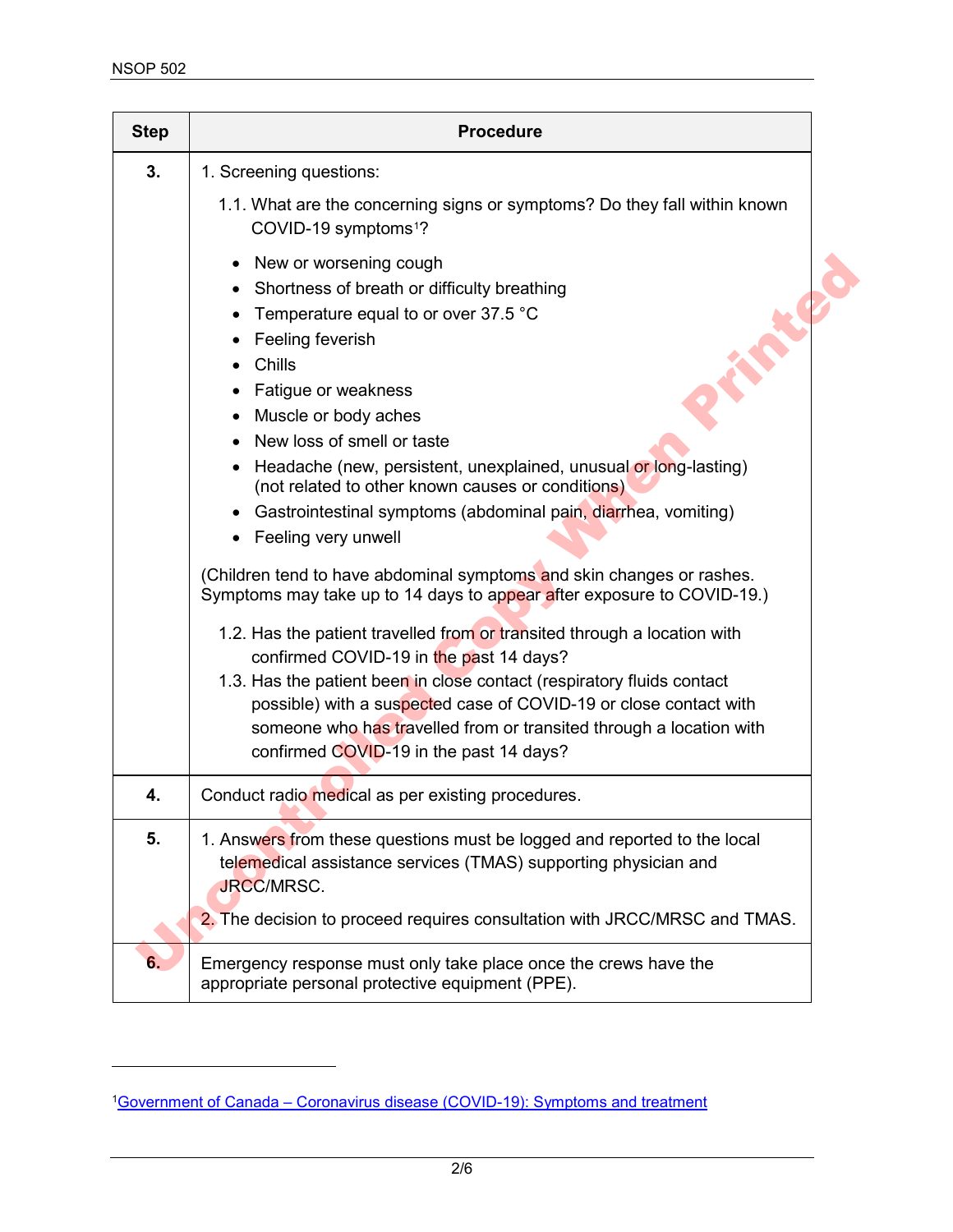#### **Procedure for pre-boarding**

| Step | <b>Procedure</b>                                                                                                                                                           |
|------|----------------------------------------------------------------------------------------------------------------------------------------------------------------------------|
| 1.   | 1. Conduct pre-job safety assessment, take all necessary precautions to<br>mitigate exposure.                                                                              |
|      | 2. Donning and doffing of PPE must occur in an area separate from patient<br>location to minimize the risk of contact with the patient or any other<br>personnel on board. |
| 2.   | 1. The patient must be isolated on the subject vessel or quarantined on board<br>the responding vessel.                                                                    |
|      | 2. Any area chosen for quarantine must be decontaminated in its entirety.<br>See NSOP 518 COVID-19 – Cleaning and Disinfection Routine of the<br>Workplace.                |

### **Procedure for donning PPE**

 $\overline{a}$ 

|             | eye protection (face shield or goggles)                                                                                                       |
|-------------|-----------------------------------------------------------------------------------------------------------------------------------------------|
|             | • gloves<br>long-sleeved gown or disposable coverall (for example, Tyvek) <sup>2</sup><br>procedural or surgical mask                         |
|             | 3. Appropriate COVID-19 PPE includes:                                                                                                         |
| 1.          | 1. Wash hands before donning PPE.<br>2. Inspect PPE for suitability; damaged PPE should be replaced.                                          |
| <b>Step</b> | <b>Procedure</b>                                                                                                                              |
|             | <b>Procedure for donning PPE</b>                                                                                                              |
|             | <b>Workplace</b>                                                                                                                              |
|             | 2. Any area chosen for quarantine must be decontaminated in its entirety.<br>See NSOP 518 COVID-19 - Cleaning and Disinfection Routine of the |
| 2.          | 1. The patient must be isolated on the subject vessel or quarantined on board<br>the responding vessel.                                       |
|             | location to minimize the risk of contact with the patient or any other<br>personnel on board.                                                 |

<span id="page-2-0"></span> $^{\rm 2}$  When there is a risk of getting wet during operations and waterproof protection is required, the disposable coverall (for example, Tyvek) is the best choice.

<span id="page-2-1"></span><sup>&</sup>lt;sup>3</sup> World Health Organization – Publications detail – Rational use of personal protective equipment for [coronavirus disease \(COVID-19\) and considerations during severe shortages](https://www.who.int/publications-detail/rational-use-of-personal-protective-equipment-for-coronavirus-disease-(covid-19)-and-considerations-during-severe-shortages)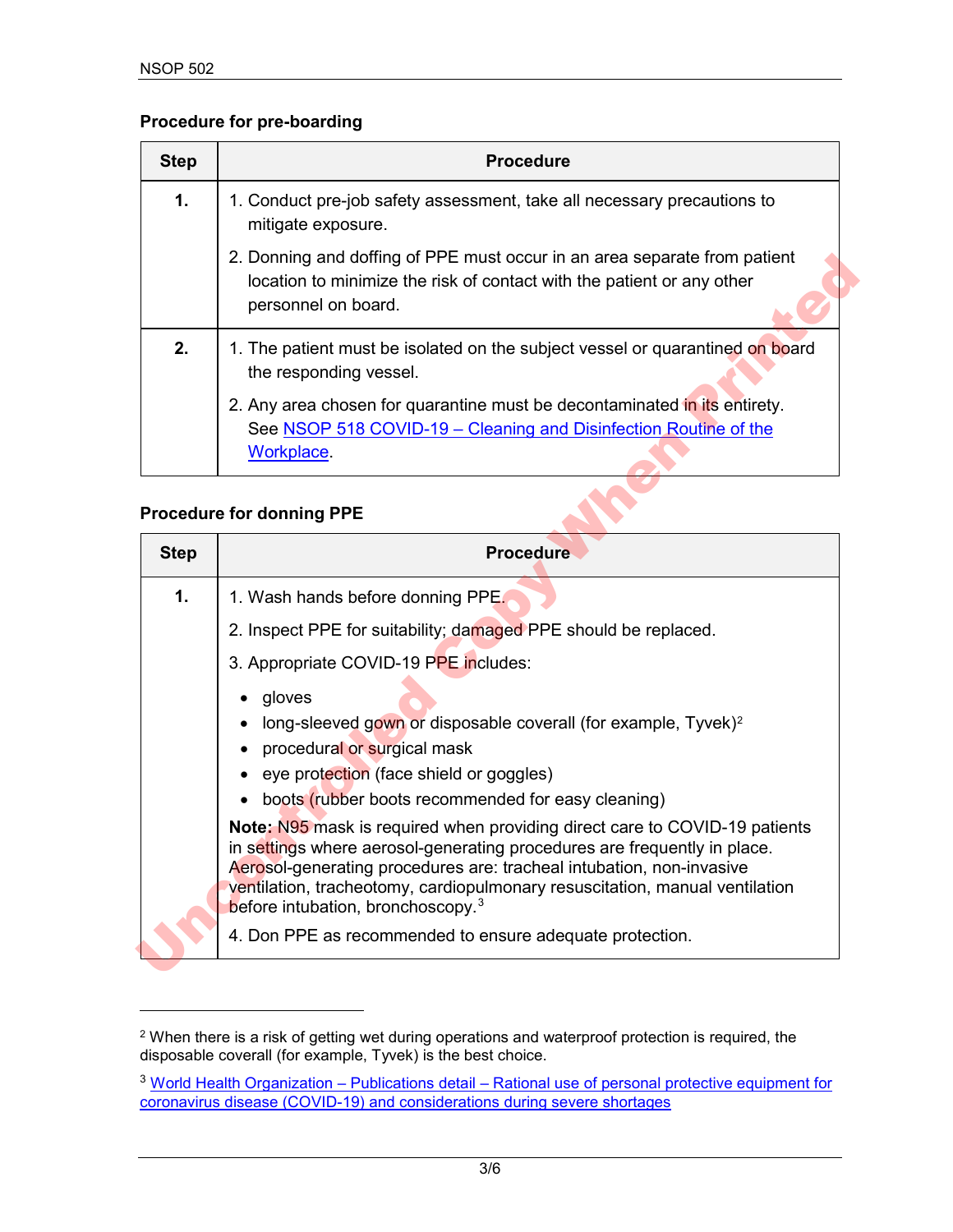| <b>Step</b> | <b>Procedure</b>                                                                                                         |
|-------------|--------------------------------------------------------------------------------------------------------------------------|
| 2.          | Put on long-sleeved gown or disposable coverall (for example, Tyvek).                                                    |
| 3.          | Put on face mask and eye protection.                                                                                     |
| 4.          | Put on gloves, ensuring no gaps between gloves and sleeves (you may make thumb hole in PPE sleeve and cover with glove). |
| 5.          | Have a "buddy" inspect the donned PPE to ensure adequate coverage and no<br>seal gaps.                                   |

#### **Procedure if rescue specialist or marine first responder is informed that a person suspected to have COVID-19 on board a CCG vessel or in a remote location**

| 4.          | Put on gloves, ensuring no gaps between gloves and sleeves (you may make<br>thumb hole in PPE sleeve and cover with glove).                                                                                                                                                                                                                          |
|-------------|------------------------------------------------------------------------------------------------------------------------------------------------------------------------------------------------------------------------------------------------------------------------------------------------------------------------------------------------------|
| 5.          | Have a "buddy" inspect the donned PPE to ensure adequate coverage and no<br>seal gaps.                                                                                                                                                                                                                                                               |
|             | Procedure if rescue specialist or marine first responder is informed that a person<br>suspected to have COVID-19 on board a CCG vessel or in a remote location                                                                                                                                                                                       |
| <b>Step</b> | <b>Procedure</b>                                                                                                                                                                                                                                                                                                                                     |
| 1.          | Rescue specialist or marine first responder to don appropriate PPE (see<br>procedures for donning PPE above) and conduct initial patient assessment (if<br>possible, in a room with a bathroom in case the patient has to be isolated).                                                                                                              |
| 2.          | Provide a mask to the patient, as appropriate, by placing it in arm's reach of<br>the patient if possible. Observe that the patient dons the mask appropriately.                                                                                                                                                                                     |
| 3.          | Record vital signs. If COVID-19 symptoms are observed, place patient in<br>isolation area immediately, with a bathroom if possible (if no bathroom, patient<br>must don procedural or surgical mask to exit isolation). Rescue specialist or<br>marine first responder will continue to monitor.                                                     |
| 4.          | Exposure of any crew with patient must be limited and meals with disposable<br>packaging are to be dropped off (refer to NSOP 518 COVID-19 - Cleaning and<br>Disinfection Routine of the Workplace).                                                                                                                                                 |
| 5.          | Rescue specialist or marine first responder to decontaminate themselves and<br>discuss further actions with the commanding officer and local TMAS provider.                                                                                                                                                                                          |
| 6.          | 1. If it is determined that the patient must disembark the vessel, the patient<br>must wear a procedural or surgical mask at all times and be confined to only<br>necessary areas for departure.                                                                                                                                                     |
|             | 1.1. Departure by fast rescue craft (FRC): in addition to regular appropriate<br>floatation, crew must don appropriate PPE (see above). FRC must be<br>disinfected after use.<br>1.2. Departure by CCG helicopter: in addition to regular helicopter PPE,<br>crew must don appropriate PPE (see above). Helicopter must be<br>disinfected after use. |
|             |                                                                                                                                                                                                                                                                                                                                                      |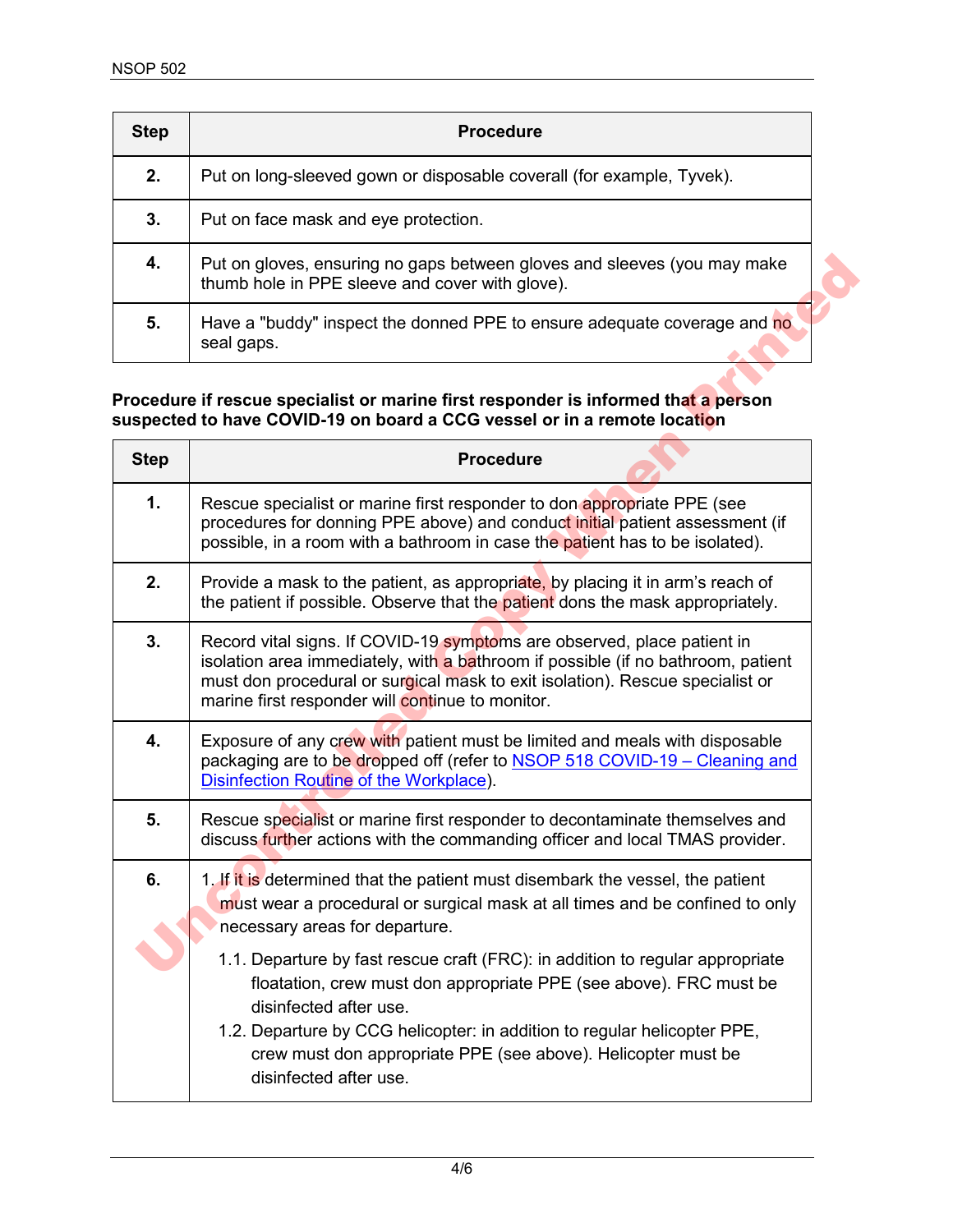| <b>Step</b> | <b>Procedure</b>                                                                                                                                                                                                                                                                                                 |
|-------------|------------------------------------------------------------------------------------------------------------------------------------------------------------------------------------------------------------------------------------------------------------------------------------------------------------------|
| 7.          | Once alongside, depending on severity of the patient's condition, a pre-<br>arranged ambulance should be notified of a patient who is suspected to have<br>COVID-19, and requirement for transport to the hospital. Otherwise, follow<br>NSOP 505 COVID-19 - Seagoing Personnel and follow reporting procedures. |

#### **Procedure for decontamination of rescue specialist or marine first responder**

| <b>Step</b> | <b>Procedure</b>                                                                                                                                                                                                        |
|-------------|-------------------------------------------------------------------------------------------------------------------------------------------------------------------------------------------------------------------------|
| 1.          | Carefully remove PPE as per protocols and procedures using universal<br>precautions and practicing hand sanitization between each piece of PPE.<br>Remove PPE in an open area that may be easily cleaned after removal. |
| 2.          | Remove floatation and place in secondary bag, wash following manufacturer's<br>instructions.                                                                                                                            |
| 3.          | Untie gown or unzip suit.                                                                                                                                                                                               |
| 4.          | Remove gloves without touching any area that is likely to become infected,<br>deposit in garbage bag. Practice hand sanitization.                                                                                       |
| 5.          | Remove gown or Tyvek. Deposit in garbage bag. Practice hand sanitization.                                                                                                                                               |
| 6.          | Remove goggles/face shield and place in secondary bag, wash following<br>manufacturer's instructions. Practice hand sanitization.                                                                                       |
| 7.          | Remove face mask, deposit in garbage bag. Practice hand sanitization.                                                                                                                                                   |
| 8.          | Shower as soon as possible.                                                                                                                                                                                             |
| 9.          | Clean and disinfect all reusable PPEs and contaminated areas in accordance<br>with cleaning protocols.                                                                                                                  |
|             | Procedure for disposal of PPE                                                                                                                                                                                           |
| <b>Step</b> | <b>Procedure</b>                                                                                                                                                                                                        |
| 1.          | The final disposal of all materials must be in accordance with Fleet Safety                                                                                                                                             |

## **Procedure for disposal of PPE**

| <b>Step</b> | <b>Procedure</b>                                                                                                                                 |
|-------------|--------------------------------------------------------------------------------------------------------------------------------------------------|
| 1.          | The final disposal of all materials must be in accordance with <b>Fleet Safety</b><br><u>Manual 7.E.6 Handling and Discharge – Solid Waste</u> . |
| 2.          | Decontamination team to remove own PPE (in accordance with procedure<br>above), wash clothes and shower.                                         |

Refer to NSOP [518 COVID-19 – Cleaning and Disinfection Routine of the Workplace.](https://www.ccg-gcc.gc.ca/publications/NSOP-PONEN/518-eng.html)